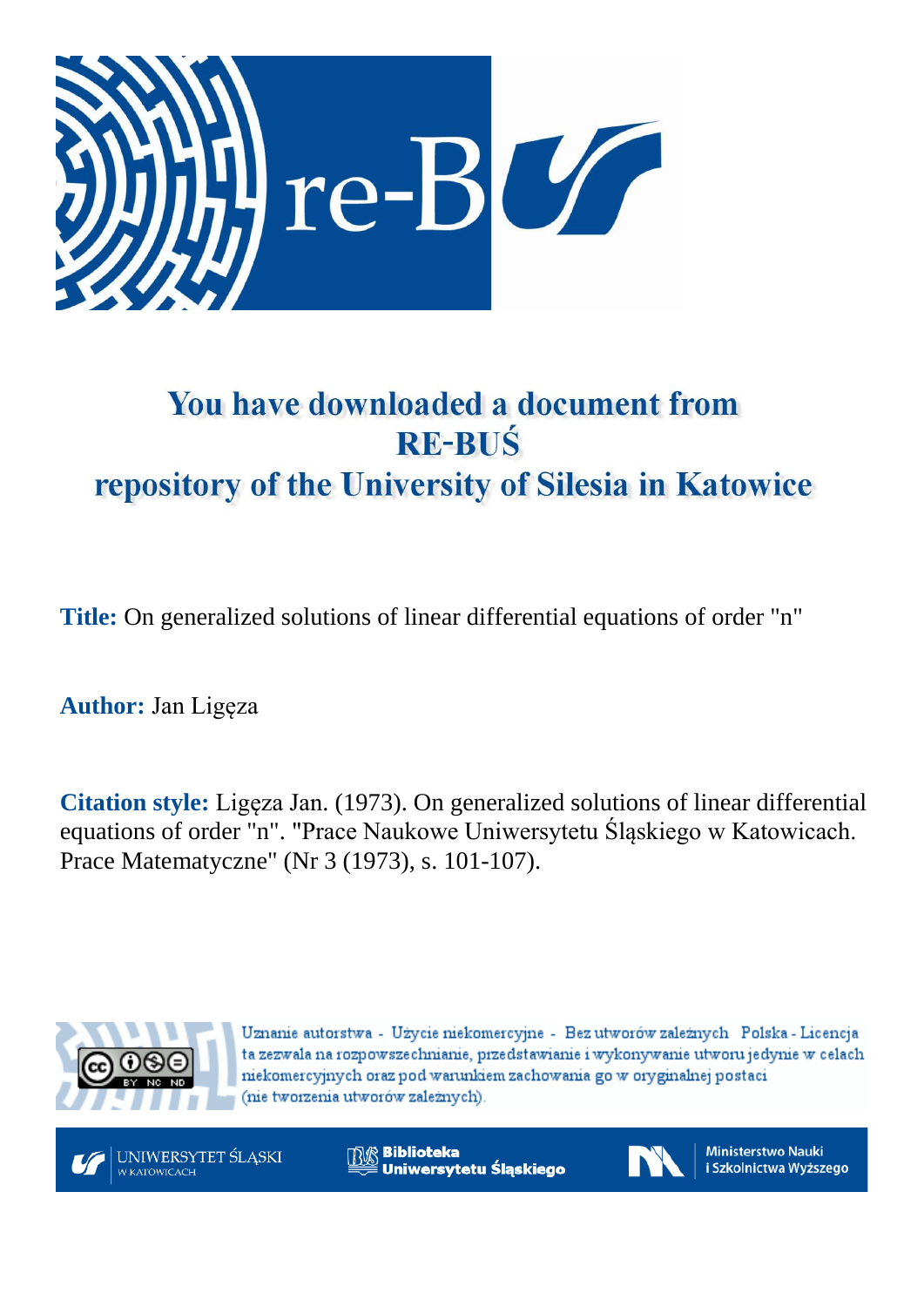PRACE MATEMATYCZNE III, 1973

## **JAN LIGEZA**

# ON GENERALIZED SOLUTIONS OF LINEAR DIFFERENTIAL EQUATIONS OF ORDER *n*

§ 1. INTRODUCTION. This paper deals with the following differential equation:

$$
x^{(n)}(t) + p_1(t)x^{(n-1)}(t) + \ldots + p_n(t)x(t) + p_{n+1}(t) = 0, \qquad (*)
$$

in which  $p_i(t)$  for  $i = 1, \ldots, n + 1$  are know measures in the spaces  $R<sup>1</sup>$ , unknown is the distribution  $x(t)$ . The derivative is understood in the distribution sense.

In this paper we shall prove the theorem on the existence of a unique solution of Cauchy problem for the equation (\*) in the class all distributions, which  $(n-1)$  derivatives in the distribution sense can be identified with functions of finite variations in the space  $R<sup>1</sup>$ . The following theorem generalized some result of A. Lasota and F.H. Szafraniec (see [8]). Our theorems can be aplied to some equations for which the theorems of J. Kurzweil (see [7]) cannot be used.

Principal result of this paper is based on the sequential theory of the distribution (see [9]).

§ 2. NOTATIONS.

Definition 1. A sequence of smooth and non-negative functions  $\delta_n(t)$ satisfying:

$$
1^{\circ} \qquad \int\limits_{-\infty}^{\infty} \delta_n(t) \, dt = 1
$$

 $2^{\circ}$  There is a sequence of positive numbers  $a_n$  convergent to zero such that

$$
\delta_n(t)=0 \ \text{for} \ |t|\geqslant a_n
$$

 $3^{\circ}$  There are numbers  $M_o$ ,  $M_1$ , ... such that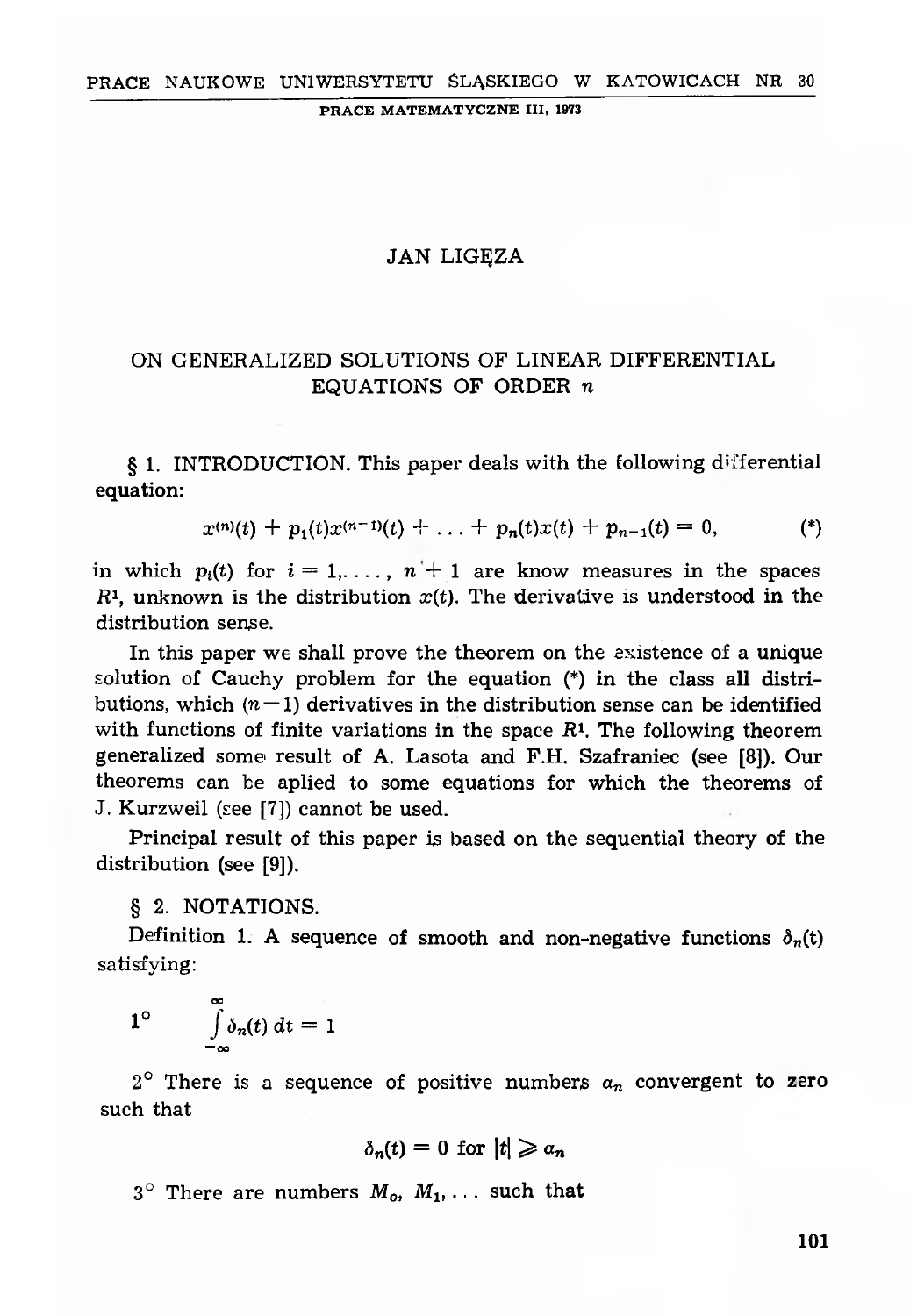$$
\alpha_n^k \int\limits_{-\infty}^{\infty} |\delta_n^{(k)}(t)| \, dt \leq M_k
$$

holds for  $n = 1, 2, \ldots$  and every order  $k$ .

 $4^{\circ}$   $\delta_n(t) = \delta_n(-t)$ 

will be called the delta sequence.

The condition  $4^\circ$  was suggested by P. Antosik (see [4]).

Definition 2. By a regular sequence for a distribution  $f$  we understand any sequence the  $n -$  therm of which is (see [10]):

$$
f_n = f^* \delta_n
$$

Definition 3. If for every regular sequence  $f_n(x)$  for distribution  $f(x)$ the sequence  $f_n(x_0)$  is convergent, then the limit lim  $f_n(x_0)$  will be called the mean value of distribution  $f(x)$  in the point  $x_0 \mod x_0$  and denoted by  $f(x_0)$ .

This definition of the value of distribution in the point may be found  $in$  [4].

Definition 4. We say that a distribution *j* is a measure, if there exists for *f* a fundamental sequence  $f_n$  such that, to each finite interval *I*, the sequence of numbers  $\int |f_n|$  is bounded (see [2]).

*i* Definition 5. By a solution of equation (\*) we understand any distribution  $x(t)$ , which satisfies this equation in the space  $R<sup>1</sup>$ .

Definition 6. We shall denote by  $\sqrt{n-1}$  a class of all distributions, which  $(n-1)$  derivatives in the distribution sense can be identified with functions of finite variations in the space  $R<sup>1</sup>$ .

§ 3. LEMMAS. We shall prove two lemmas.

**LEMMA** 1. If distribution  $P(i)$  is a function of finite variation in  $R<sup>1</sup>$ , *then there exists a value of P(t) in every point*  $t_o \in R^1$  *in the sense of definition 3 and*

$$
P(t_o) = \frac{1}{2} [P(t_o^+) + P(t_o^-)],
$$

*where*  $P(t_n^+)$ ,  $P(t_n^-)$  *denote respectively right and left limits of a fnuction*  $P(t)$  in  $t_0$  (see [4]).

Proof. From the definition 3 and condition 4° for delta sequence we have:

$$
P(t_0) = \lim_{n \to \infty} \left[ \int_{-an}^{a} P(t - \tau) \delta_n(\tau) d\tau + \int_{0}^{an} P(t - \tau) \delta_n(\tau) d\tau \right]_{t = t_0} = \lim_{n \to \infty} \left[ \int_{0}^{an} (P(t + s) + P(t - s)) \delta_n(s) ds \right]_{t = t_0}
$$
  
+  $P(t - s)$   $\delta_n(s) ds \right]_{t = t_0} = \lim_{n \to \infty} \left[ (P(t) + P(t^+)) \int_{0}^{an} \delta_n(s) ds \right]_{t = t_0}$ 

which ends the proof of the lemma.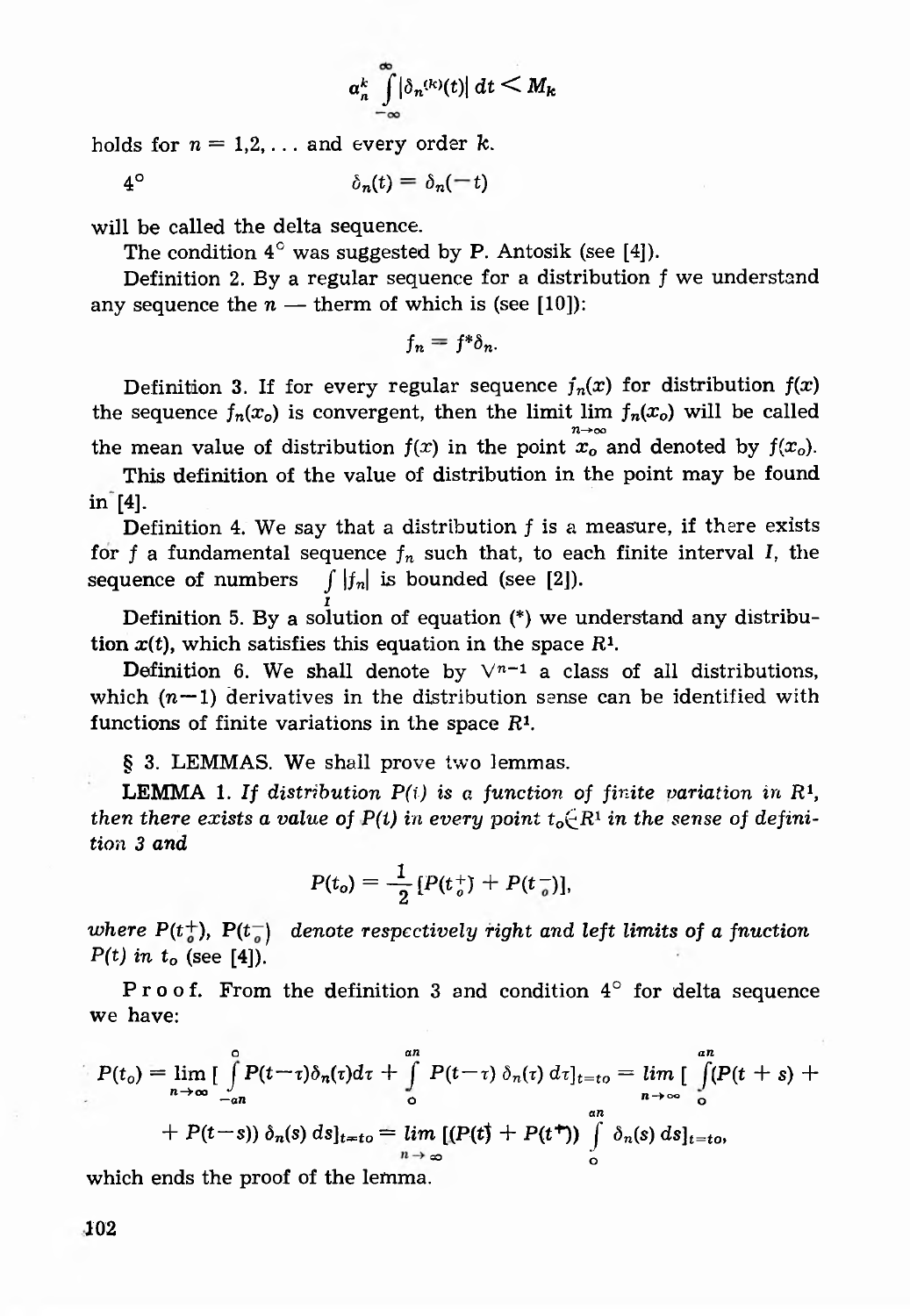LEMMA 2. If  $p_n(t)$  is an arbitrary regular sequence for measure  $p(t)$ and  $x_n(t)$  an arbitrary sequence of smoth functions almost uniformly *convergent to a function x(t), then*

$$
\lim(d) \ p_n(t)x_n(t) = p(t)x(t),
$$

where the convergence is understood in the distribution sense (what is *denoted by lim(d)).*

Proof. Let  $\bar{x}_n(t)$  be an arbitrary regular sequence for the continuous function  $x(t)$ . Then for an arbitrary number  $\varepsilon > 0$  there exists such a number  $n_o$  that for every number  $n > n_o$  we have:

$$
\left|\int_a^t (x_n(s)-\bar{x}_n(s)) p_n(s) ds\right| \leqslant \varepsilon \left|\int_a^t |p_n(s)| ds\right|.
$$

This last ineqûality finished the proof.

§ 4. PRINCIPAL RESULT.

THEOREM. Let  $p_i(t)$  for  $i = 1, ..., n + 1$  be measures and  $p_i(t)$  a lo*cally integrable function in the space R1. Then the problem*

$$
\begin{cases}\nx^{(n)}(t) + p_1(t)x^{(n-1)}(t) + \ldots + p_n(t)x(t) + p_{n+1}(t) = 0 \\
x^{(1)}(a) = x_1, \quad l = 0, \ldots, n-1\n\end{cases}
$$

*has exactly one solution in the class*  $\sqrt{n-1}$  *(x<sup>(l)</sup>(a) is the mean value of distribution x<l)(t) in a).*

At first we shall prove two lemmas.

LEMMA 3. Let  $p_{\mu}(t)$  be arbitrary regular sequence for the measures  $p_i(t)$  for  $i = 1, \ldots, n + 1$  and  $x_{lk}$  for  $l = 0, \ldots, n-1$  be arbitrary conver*gent sequences respectively to*  $x_t$  *as*  $k \rightarrow \infty$ *. Then sequences*  $x_k^{(l)}(t)$  *defined by*

$$
x_{k}^{(l)}(t) = -\Big[\int_{a}^{t} (t-s)^{n-1} \Big(\sum_{i=1}^{n} p_{lk}(s) x_{k}^{-(n-i)}(s) + p_{n+1k}(s)\Big) ds\Big]^{(l)} + \Big[\sum_{\mu=0}^{n-1} x_{\mu k} \frac{(t-a)^{\mu}}{\mu!}\Big]^{(l)} \tag{1}
$$

*are locally equibounded in R<sup>1</sup>.* 

Proof. Replacing equation

$$
x^{(n)}(t) = -\left[\sum_{i=1}^{n} p_{ik}(t) x^{(n-i)}(t) + p_{n+1k}(t)\right]
$$
 (2)

by a system of equations we have the following estimation (see  $[6]$  p. 72):

$$
||Y_{I_2}(t)|| \leq \{||Y_{I_2}(a)|| + |\int_a^t ||B_{I_2}(s)||ds|\} exp|\int_a^t ||A_{I_2}(s)||ds|,
$$
 (3)

where

103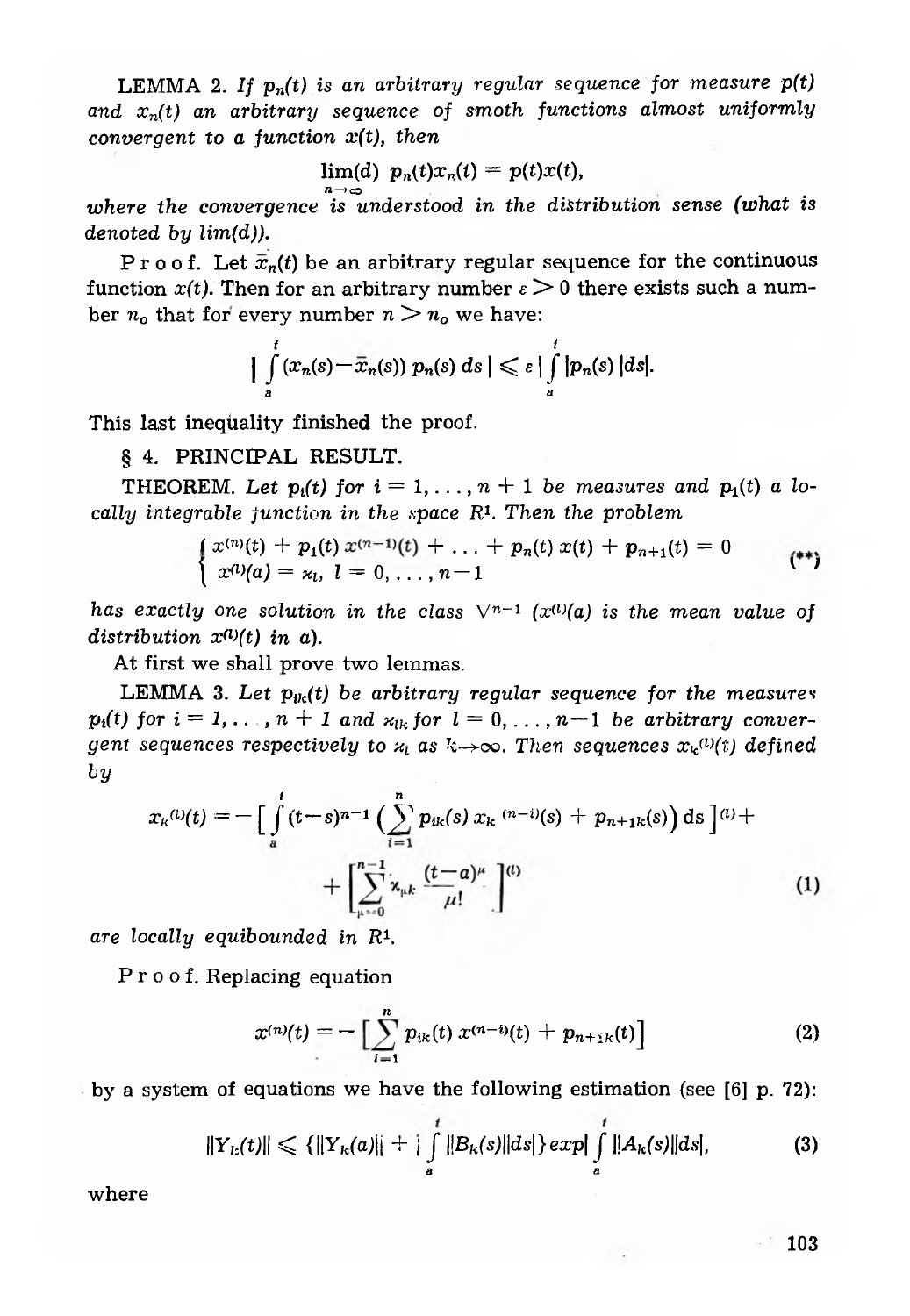$$
Y_{k}(t) = \begin{bmatrix} x_{k}(t) \\ x_{k}(t) \\ \vdots \\ x_{k}^{(n-1)}(t) \end{bmatrix}, \quad Y_{k}(a) = \begin{bmatrix} x_{0k} \\ x_{1k} \\ \vdots \\ x_{n-1k} \end{bmatrix}, \quad B_{k}(t) = \begin{bmatrix} 0 \\ 0 \\ \vdots \\ -p_{n+1k}(t) \end{bmatrix},
$$
  

$$
A_{k}(t) = \begin{bmatrix} 0 & 1 & 0 & 0 & \dots & 0 \\ 0 & 0 & 1 & 0 & \dots & 0 \\ 0 & 0 & 0 & 0 & \dots & 1 \\ \vdots & \vdots & \vdots & \ddots & \vdots & \vdots \\ -p_{nk}(t) & \dots & \dots & \dots & \dots & 1 \\ \vdots & \vdots & \vdots & \ddots & \vdots & \vdots \\ -p_{nk}(t) & \dots & \dots & \dots & \dots & \dots \\ \vdots & \vdots & \vdots & \ddots & \vdots & \vdots \\ -p_{nk}(t) & \dots & \dots & \dots & \dots & \dots \\ \vdots & \vdots & \vdots & \vdots & \ddots & \vdots \\ -p_{nk}(t) & \dots & \dots & \dots & \dots & \dots \\ \vdots & \vdots & \vdots & \vdots & \vdots & \vdots \\ -p_{nk}(t) & \dots & \dots & \dots & \dots & \dots \\ \vdots & \vdots & \vdots & \vdots & \vdots & \vdots \\ \vdots & \vdots & \vdots & \vdots & \vdots & \vdots \\ \vdots & \vdots & \vdots & \vdots & \vdots & \vdots \\ \vdots & \vdots & \vdots & \vdots & \vdots & \vdots \\ \vdots & \vdots & \vdots & \vdots & \vdots & \vdots \\ \vdots & \vdots & \vdots & \vdots & \vdots & \vdots \\ \vdots & \vdots & \vdots & \vdots & \vdots & \vdots \\ \vdots & \vdots & \vdots & \vdots & \vdots & \vdots \\ \vdots & \vdots & \vdots & \vdots & \vdots & \vdots \\ \vdots & \vdots & \vdots & \vdots & \vdots & \vdots \\ \vdots & \vdots & \vdots & \vdots & \vdots & \vdots \\ \vdots & \vdots & \vdots & \vdots & \vdots & \vdots \\ \vdots & \vdots & \vdots & \vdots & \vdots & \vdots \\
$$

the symbol  $||A||$  denotes the sum of the absolute values of all elements of the matrix *A.* From inequality 3 it is easy to prove our lemma.

*LE M M A 4. If the assumptions of lemma 3 are satisfied, then there exist subsequences*  $\{x_{rk}^{(l)}(t)\}$  of  $\{x_k^{(l)}(t)\}$  convergent to a functions  $x^{(l)}(t)$ of finite *variations in R1.*

Proof. From lemma 3 and the definition 4 for each finite interval *I* we have:

$$
\sum_{m=1}^p \left| x_k^{(l)}(t_m) - x_k^{(l)}(t_{m-1}) \right| < \infty,
$$

where p is an arbitrary natural number and  $t_{\tau}$   $\in I$ ,  $\gamma = 0, \ldots, p$ . From Helly's theorem (see [12] p. 372) it follows that some subsequences  $x_{ik}^{(l)}(t)$ of  $x_k^{(l)}(t)$  are convergent to  $x^{(l)}(t)$  as  $t \in I$  and  $l = 0, \ldots, n-1$ . Let  $a_k$  be an arbitrary decreasing sequence,  $b<sub>\lambda</sub>$  strongly increasing sequence such that

$$
I = [a, b] = [a_1, b_1], \lim_{\lambda \to \infty} a_\lambda = -\infty, \lim_{\lambda \to \infty} b_\lambda = \infty,
$$

and  $x_{pk}^{(l)}(t)$  subsequences of  $x_{p-lk}(t)$  for  $p = 2,3,...$  and  $l = 0,...,n-1$ and that their limits are functions of finite variations in  $[a_p, b_p]$ . Let Us consider the matarix

$$
\begin{bmatrix} x_{11}^{(l)}(t) & x_{12}^{(l)}(t) & \dots & x_{1k}^{(l)}(t) & \dots \\ x_{r1}^{(l)}(t) & x_{r2}^{(l)}(t) & \dots & x_{rk}^{(l)}(t) & \dots \\ \vdots & \vdots & \ddots & \vdots & \ddots \end{bmatrix}.
$$

The diagonal sequences  $x_{kk}(l)(t)$  are convergent to some functions  $x^{(l)}(t)$  of finite variations in  $R<sup>1</sup>$ , which completes the proof of lemma 4.

Without loss of generality we can assume that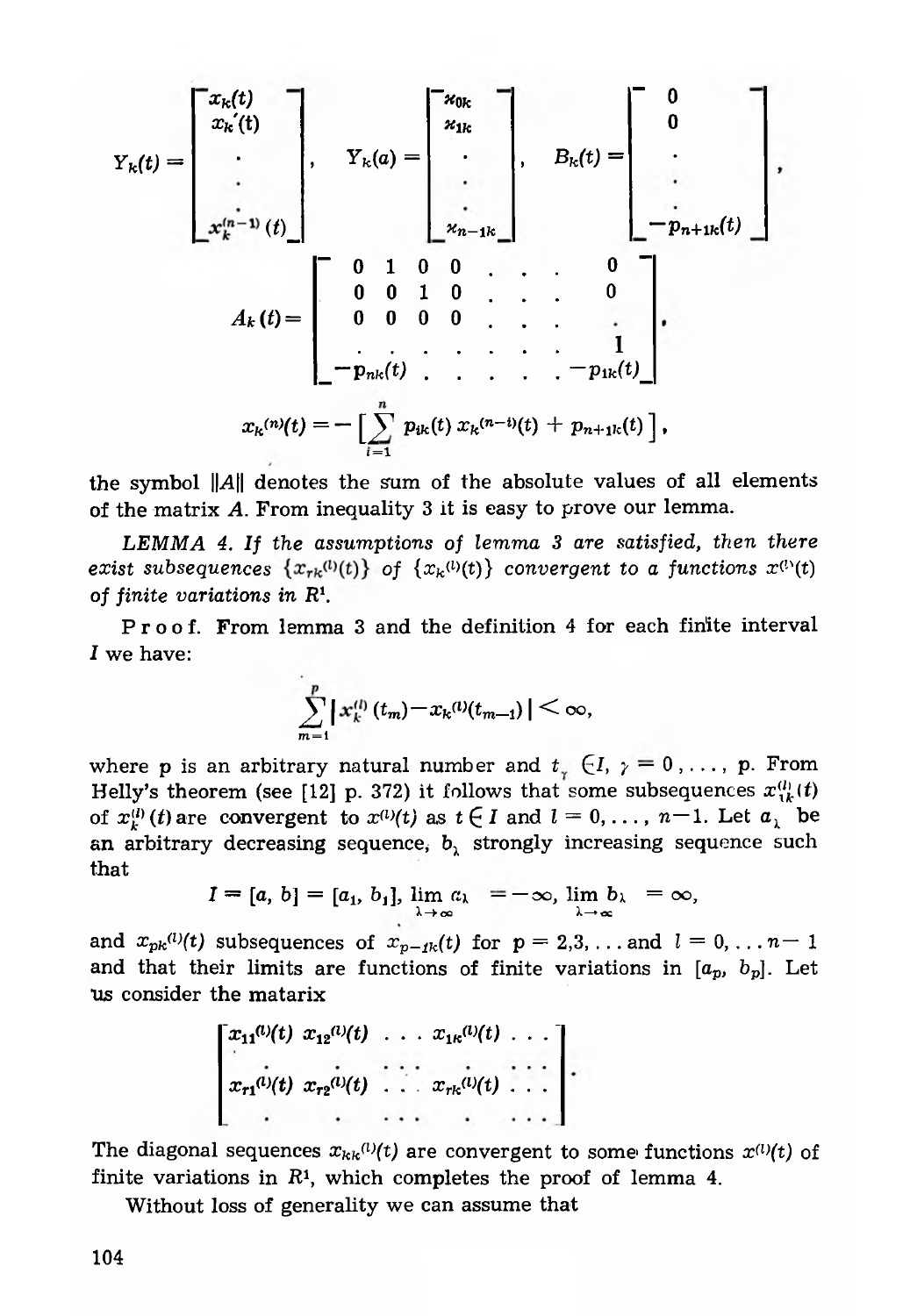$$
x_{kk}^{(l)}(t) = x_k^{(l)}(t).
$$

Then considering that  $p_1(t)$  is locally integrable function by lemma 2 and  $[3]$  (p. 642) we obtain

$$
\lim_{k\to\infty} (d) \left[ x_k^{(n)}(t) + p_{1k}(t) \, x_k^{(n-1)}(t) + \ldots + p_{nk}(t) \, x_k(t) + p_{n+1k}(t) \right] = \\ = \left[ x^{(n)}(t) + p_1(t) \, x^{(n-1)}(t) + \ldots + p_n(t) \, x(t) + p_{n+1}(t) \right].
$$

Obviously  $x^{(l)}(a) = x_l$  for  $l = 0, \ldots, n-2$ . We shall prove that  $x^{(n-1)}(a) =$  $= x_{n-i}$ . In fact, let  $f_{1k}, \ldots, f_{nk}$  be regular sequences formeasures  $p_1(t)$  $\cdot x^{(n-1)}(t), \ldots, p_n(t) \cdot x(t)$  respectively. The sequence

$$
Y_{k}(t) = -\left[\int\limits_{a}^{t} f_{1k}(s) + \ldots + f_{nk}(s) + p_{n+1k}(s)\right] ds + \kappa_{n-1}
$$

is convergent to a function  $Y(t)$  of finite variation. By conditions (\*\*) we obtain  $Y(t) = x^{n-1}(t)$ . Then from definition 3 and lemma 1 we have:

$$
x^{(n-1)}(a) = -\lim_{\substack{n \to \infty \\ n \to \infty}} \lim_{k \to \infty} \int_{-\infty}^{0} \left( \int_{1}^{+\infty} (f_{1k}(s) + \ldots + p_{n+1k}(s)) ds \right) \delta_{n}(\tau) d\tau \right]_{t=a} + \varkappa_{n-1} =
$$
  
=  $-\lim_{k \to \infty} \int_{-\infty}^{\infty} [F_{1}(t-\tau) - F_{1}(a) + \ldots + P_{n+1}(t-\tau) - P_{n+1}(a)] \delta \eta(\tau) \int_{0}^{+\infty} t = a +$   
+  $\varkappa_{n-1} = \varkappa_{n-1},$ 

**where it was assumed, that**

$$
F'_{i}(t) = f_{i}(t) = p_{i}(t) x^{(n-1)}(t), P'_{n+1}(t) = p_{n+1}(t), i = 1, ..., n.
$$

Now we shall prove the uniqueness of the solution of problem  $(**)$  in the class  $V^{n-1}$ . *Suppose that*  $x_1(t) \in V^{n-1}$ ,  $x(t) \in V^{n-1}$  *are solutions of* problem (\*\*) and  $x_1(t) \neq x_1(t)$ . Let us denote by  $x_{1k}(t)$ ,  $x_k(t)$  regular sequences for  $x_i(t)$  and  $x(t)$  respectively. We consider  ${Y_{1k}(0(t))}, {Y_{k}(0(t))}$ for  $l = 0, \ldots, n-1$ .

$$
Y_{1k}^{(l)}(t) = -\left[\int_{a}^{t} (t-s)^{n-1} \left(\sum_{i=1}^{n} p_{ik}(s) \, x_{1k}(s) + p_{n+1k}(s) \, ds\right]^{(l)} + \left(\sum_{\mu=0}^{n-1} \kappa \mu \, \frac{(t-a)^{\mu}}{\mu!}\right)^{(l)} \right]^{(l)} \tag{4}
$$

$$
Y_{k}(t) = -\left[\int_{a}^{t} (t-s)^{n-1} \left(\sum_{i=1}^{n} p_{ik}(s) x_{k}(s) + p_{n+1k}(s)\right) ds\right]^{(t)} + \left(\sum_{\mu=0}^{n-1} \kappa \mu \frac{(t-a)^{\mu}}{\mu!}\right)^{(t)}.
$$
\n(5)

The sequences  $Y_{ik}^{(l)}$ ,  $Y_{k}^{(l)}$  are locally equibound in the space  $R^1$  and there exist subsequences of these sequences convergent to some function  $Y_t^{(0)}(t)$ and  $Y^{(l)}(t)$  of finite variations. Without loss of generality we can assume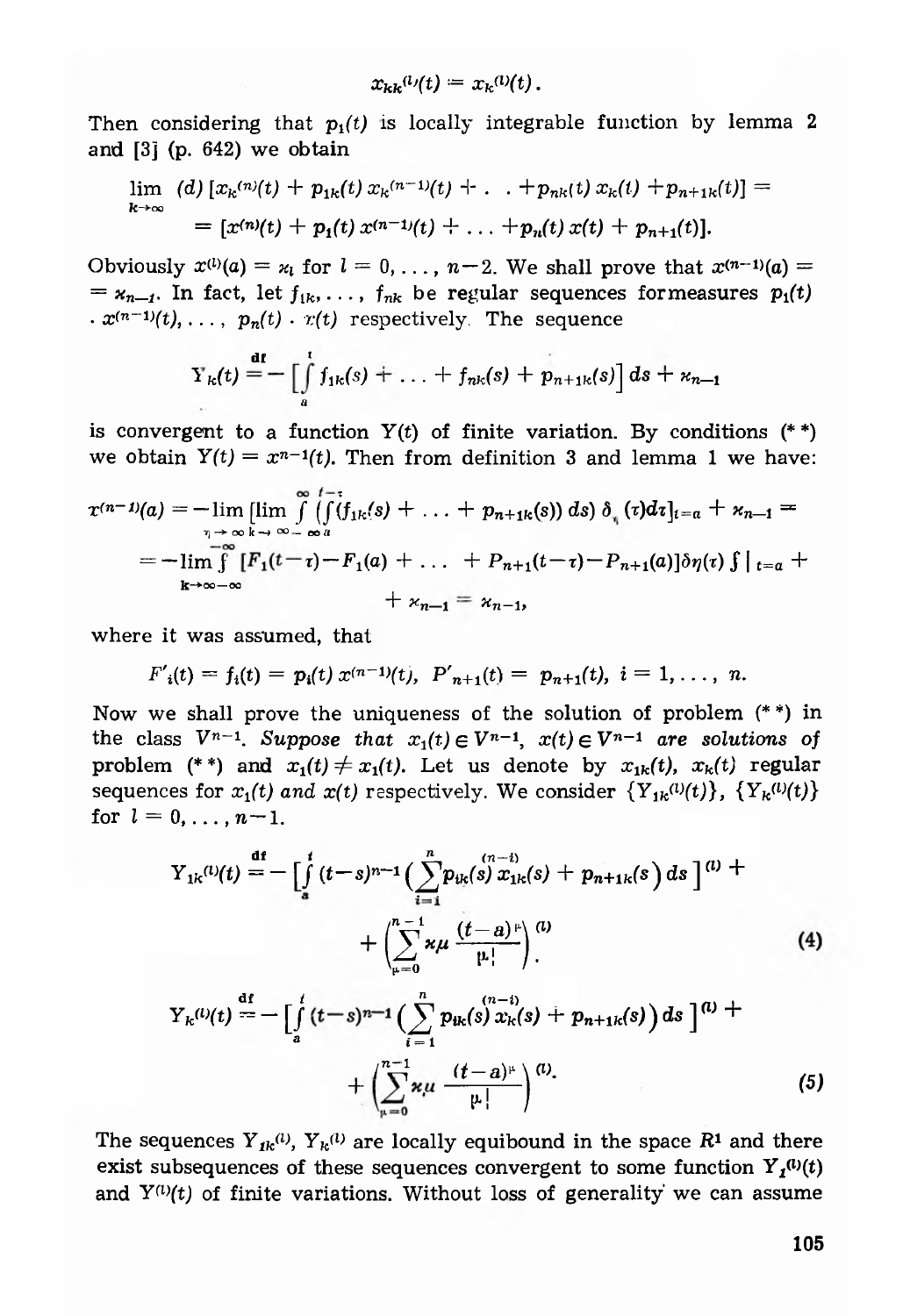that the sequences  $Y_{1k}^{(l)}(t)$  and  $Y_k^{(l)}(t)$  are convergent to functions  $Y_i^{(l)}(t)$ , *Y*<sup>(1)</sup>(*t*) (for  $1 < n-1$  it is an almost uniform convergence). By lemma 2,  $(**)$ , [3] (p. 642), [9] (p. 21) we have:

$$
Y_1^{(l)}(t) = x_1^{(l)}(t), Y^{(l)}(t) = x^{(l)}(t).
$$

Let's put

$$
\varepsilon_{lk}(t) = ||x_{1k}(0)(t) - x_{k}(0)(t)|| - |Z_{k}(0)(t)||,
$$
\n(6)

where

$$
|Y_{1k}^{(l)}(t)-Y_{k}^{(l)}(t)|=|Z_{k}^{(l)}(t)|, l=0,\ldots, n-1.
$$

A sequence  $\varepsilon_{ik}(t)$  for  $1 \leq n-1$  and  $k \to \infty$  is almost uniformly convergent to zero in *R*<sup>1</sup>. The sequence  $\varepsilon_{n-1k}(t)$  for  $k \to \infty$  tends to zero in the distribution sense (it is locally equibounded and almst everywhere convergent to zero). From  $(4)$ ,  $(5)$  we have:

$$
|Z_{k}(n)(t)| \leqslant \sum_{i=1}^{n} |p_{ik}(t)||Z_{k}(n-i)(t)| + \widetilde{B}_{k}(t), \tag{7}
$$

where

$$
\overline{B}_{k}(t) \stackrel{\mathrm{df}}{=} \varepsilon_{\mathrm{ok}}(t) |p_{nk}(t)| + \ldots + \varepsilon_{n-1k}(t) |p_{1k}(t)|.
$$

Replacing inequality (7) by a system of inequalities we obtain by [6]  $(p. 39 - 40, 73)$ :

$$
||U_{k}(t)|| \leq \{||U_{k}(a)|| + |\int_{a}^{t} B_{k}(s)ds|\} exp[\int_{a}^{t} ||A_{k}(s)|| ds|,
$$
\n(8)

where

$$
U_{k}(t) = \begin{bmatrix} Z_{k}(t) & - \\ Z_{k}(t) & \\ \cdot & \cdot \\ \cdot & \cdot \\ Z_{k}(n-1)(t) \end{bmatrix}, U_{k}(a) = \begin{bmatrix} 0 & - \\ 0 & \\ \cdot & \cdot \\ \cdot & \cdot \\ 0 & \cdot \end{bmatrix}, \overline{A}_{k}(t) = \begin{bmatrix} 0 & 1 & 0 & 0 & \dots & 0 \\ 0 & 0 & 1 & 0 & \dots & 0 \\ \cdot & \cdot & \cdot & \cdot & \cdot & \cdot & \cdot \\ 0 & 0 & 0 & 0 & \dots & 1 \\ \cdot & \cdot & \cdot & \cdot & \cdot & \cdot & \cdot \\ 0 & 0 & 0 & 0 & \dots & 1 \\ \cdot & \cdot & \cdot & \cdot & \cdot & \cdot & \cdot \\ 0 & 0 & 0 & \dots & \cdot & 1 \\ 0 & 0 & 0 & \dots & \cdot & \cdot & \cdot \\ \end{bmatrix}
$$

From inequality (8) and [3] (p. 642) it follows that  $x_1(t) = x(t)$ , what completes the proof of the theorem.

Remark 1. The theorem above generalizes some results of A. Lasota and F. H. Szafraniec (see [8]). Our theorem can be applied to some equations for which the theorems of J. Kurzweil [7] cannot be used. One of such equation is

$$
x^{(n)}(t) + x^{(n-1)}(t) + \delta(t) x^{(n-2)}(t) + \ldots + \delta(t) x(t) + \delta(t) = 0,
$$

(where  $\delta(t)$  denotes Dirac's delta).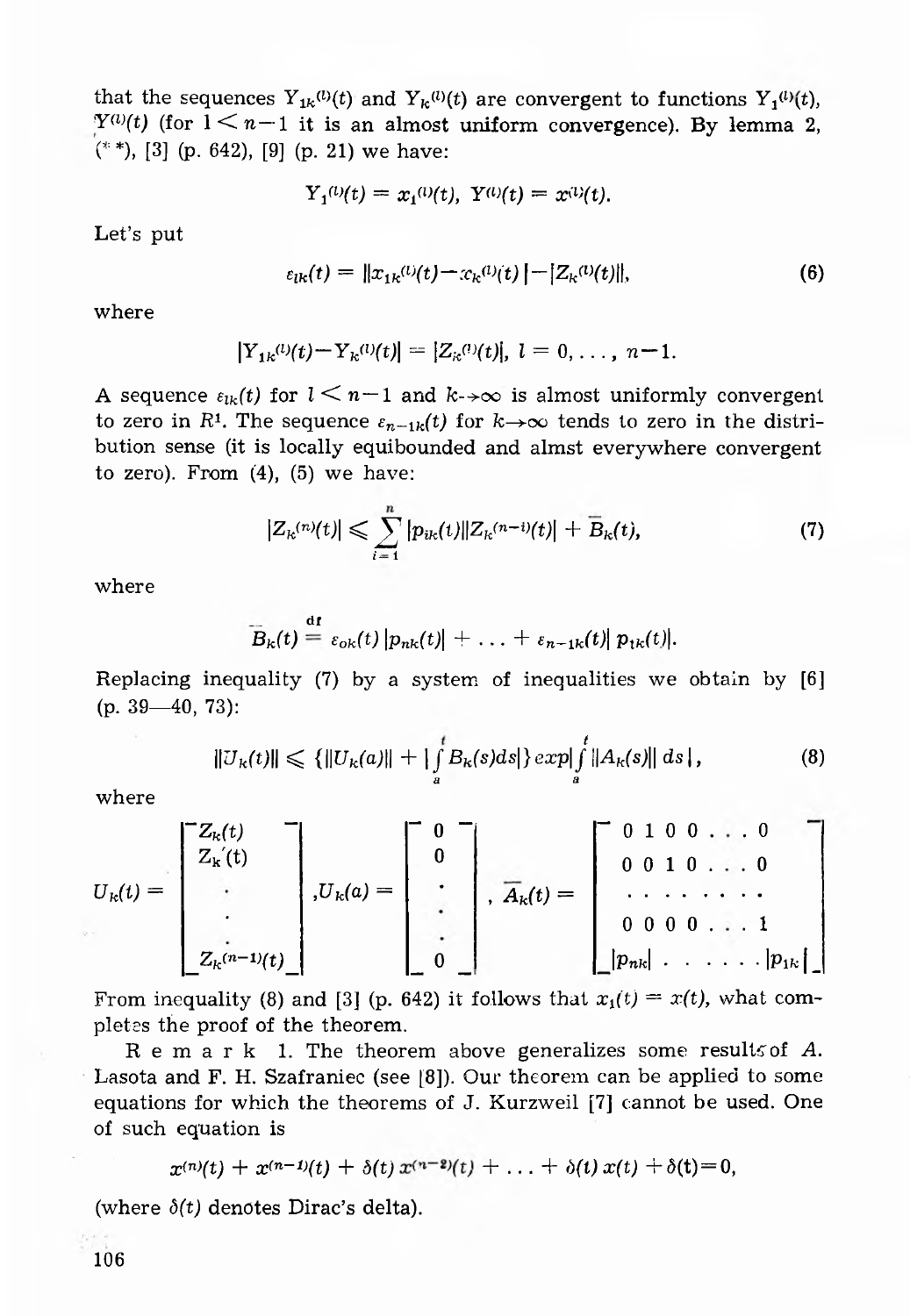R em ark 2. Let's consider the equation

$$
x'(t) = -\frac{1}{2t} x(t)
$$

with the initial condition  $x(1) = 0$ . It is known that the last problem has two solutions  $x_1(t) = 0$  and  $x_2(t) = \delta(t)$  (see [5]). This example shows that without additional conditions the problem of Cauchy can have more than one solution.

#### REFERENCES

- [1] P. Antosik, Order with respect to measure and its application in investi*gation of product of generalized functions (in Russian),* Studia Math., 26 (1966), 247— 261.
- [2] P. Antosik, On the modulus of distribution, Bull. Acad. Polon. Sci.Ser. math. astr. et phys., 15 (1967), 717— 722.
- [3] P. A n t o s i k, *Some conditions for mean convergence,* Bull. Acad. Polon. Sci. Ser. math. astr. et phys., 8 (1968), 641— 646.
- [4] P. A n t o s i k, *A mean value of distribution (in preparation).*
- [5] P. Antosik, J. Mikusiński, R. Sikorski, The elementary theory *of distributions of single real variable (to appear).*
- [6] P. H a r t m a n , *Ordinary differential equations (in Russian),* Moskwa 1970.
- [7] J. Kurzweil, *Linear differential equations with distributions as coefficients,* Bull. Acad. Polon. Sei. Ser. math. astr. et phys., 7 (1959), 557— 560.
- [8] A. L a s o t a, F. H. S z a f r a n i e c, *Application of the differential equations with distributional coefficients to the optim al control theory,* Zeszyty Naukowe UJ, Prace Matematyczne 12 (1968), 31— 37.
- [9] J. M i k u s i ń s k i, R. Sikorski, *Elementarna teoria dystrybucji,* PW N, Warszawa, 1964.
- [10] J. Mikusiński, *Irregular operations on distributions,* Studia Math., 20 (1961), 163— 169.
- [11] J. Mikusiński, *Sequential theory of the convolution of distributions,* Studia Math., 29 (1968) 151— 160.
- [12] R. Sikorski, *Funkcje rzeczywiste* T. I, PWN., Warszawa 1958.

#### JAN LIGEZA

### O ROZWIĄZANIACH UOGOLNIONYCH RÓWNAŃ LINIOWYCH n-TEGO RZĘDU

#### Streszczenie

W pracy tej udowodniono twierdzenie o istnieniu i jednoznaczności rozwiązania problemu

$$
\begin{cases}\nx^{(n)}(t) + p_1(t)x^{(n-1)}(t) + \ldots + p_n(t)x(t) + p_{n+1}(t) = 0 \\
x^{(1)}(a) = x_1, \ l = 0, \ldots, n-1\n\end{cases}
$$